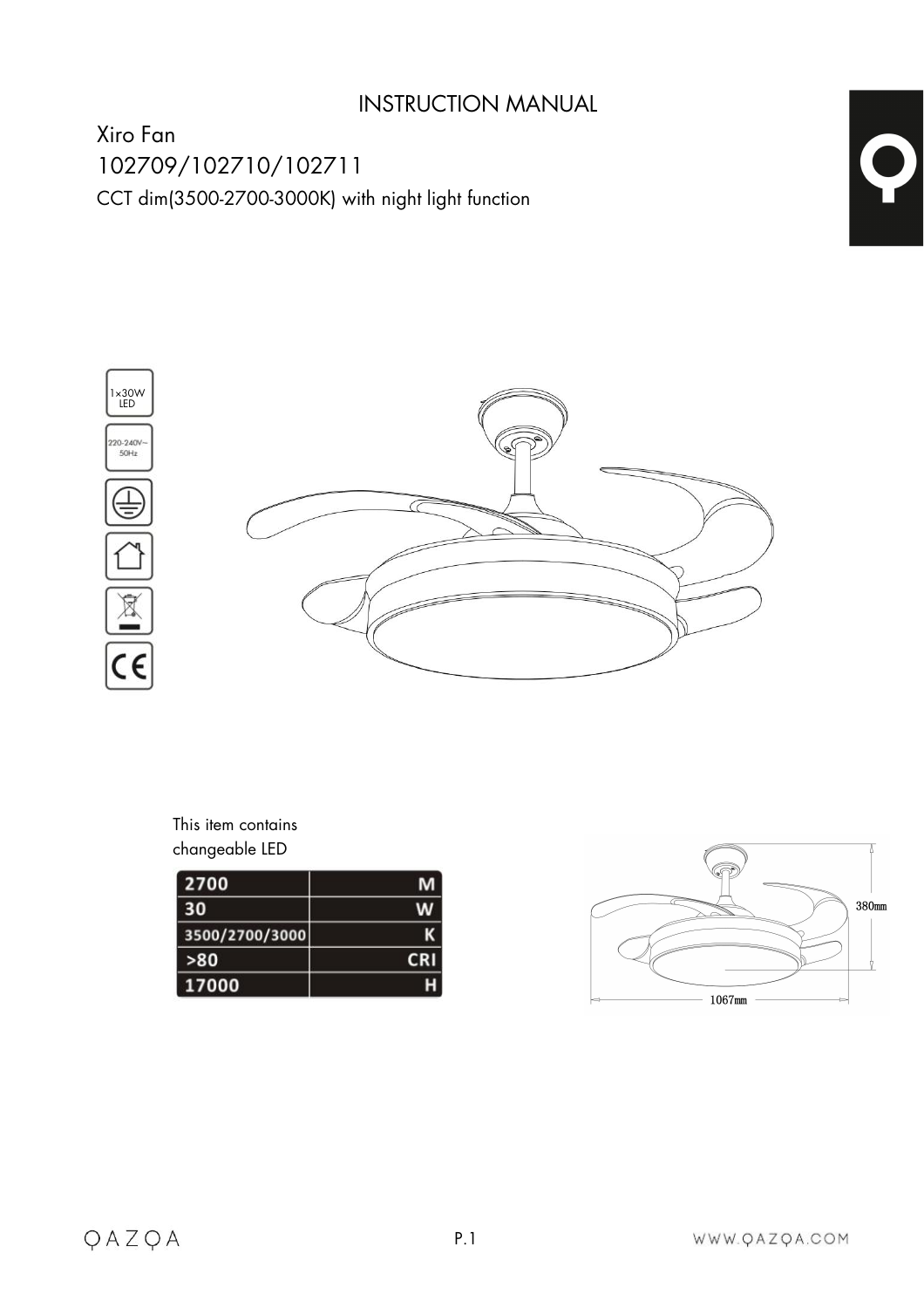# **1. Warning symbols**



## **2. General Safety Instructions**



Read this instruction manual thoroughly before using the appliance and save it for future reference and if necessary pass the instruction manual on to a third party.

**WARNING:** When using electrical appliance, basic safety precautions should always be followed to reduce the risk of fire, electrical shock and personal injury.

## **1) General**

- $\blacksquare$  Before carrying out any work on the fan, disconnect it from the electrical supply!
- Check if the electrical specifications of this appliance are compatible with your installation. The supplier accepts no responsibility for any physical injury or material damage resulting from incorrect use or installation of this fan. If you have the slightest doubt, please contact electrician.
- Unauthorized use and technical modifications to the appliance can lead to danger to life and health.
- This appliance can be used by children aged from 8 years and above and persons with reduced physical, sensory or mental capabilities or lack of experience and knowledge if they have been given supervision or instruction concerning use of the appliance in a safe way and understand the hazards involved. Children shall not play with the appliance. Cleaning and user maintenance shall not be made by children without supervision
- Children should be supervised to ensure that they do not play with the appliance.
- This appliance is for indoor use only.
- Means for disconnection must be incorporated in the fixed wiring in accordance with the wiring rules.<br>■ Never install the appliance in a moist or wet room
- Never install the appliance in a moist or wet room.
- $\blacksquare$  Be careful when working near the rotating blades. The fan should be installed at least a height of 2.3m
- $\blacksquare$  Before pushing the reversible slide switch, it is necessary to stop the action of the blades by turning off the fan<br> $\blacksquare$  Don't place your arm or other object in the path of the blades, when the fan is operating
- Don't place your arm or other object in the path of the blades, when the fan is operating.<br>  $\bigcap_{n=1}^{\infty} 0.5m$  Always maintain the minimum distance between the lamp and any inflamm  $\blacksquare$  ( $\lozenge$  0.5m  $\blacksquare$ ) Always maintain the minimum distance between the lamp and any inflammable material (curtains, wall etc), as indicated on the pictogram
- $\blacksquare$  Means for all poles disconnection having a contact separation that provide full disconnection under over voltage category III conditions must be incorporated in the fixed wiring in accordance with national wiring rules.
- **P** Power supply wire from ceiling needs 1.5 sq mm wire
- Regarding the method of the cable connection, how to assembly and the bulb type reference of a luminaire, thanks to refer to the section "INSTALLATION"
- Warning: Before obtaining access to terminals, all supply circuits must be disconnected.

"5. Appliance specification".

Warning: Before obtaining access to terminals, all supply circuits must be disconnected.

EN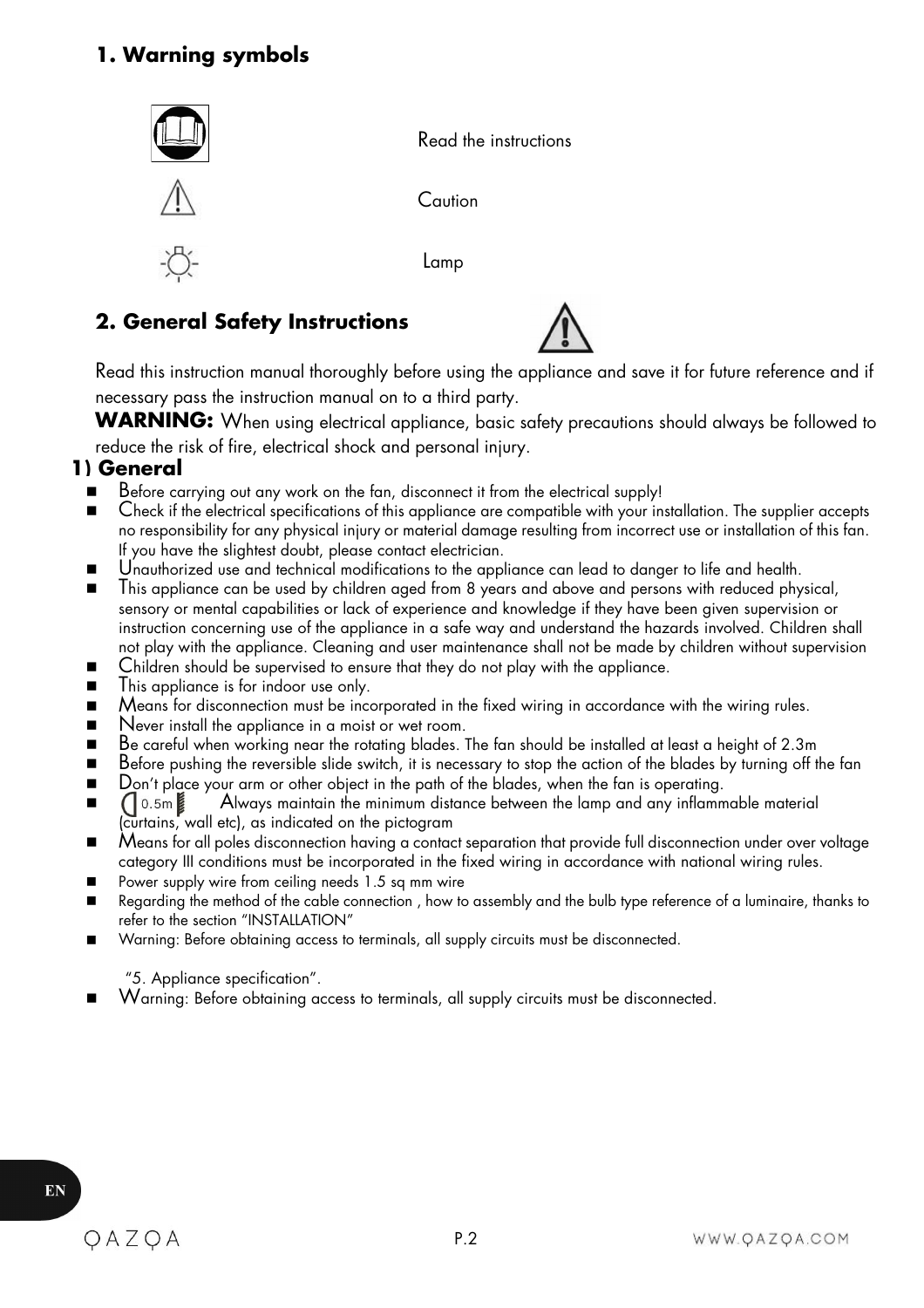# **2. Electrical safety**

The appliance should be installed by authorized electrician only acc. to national wiring rules.

## **3. Specific Safety Rules**

The fan is to be installed so that the blades are more than 2.3 m above the floor

# **4. Environmental protection CAUTION!**



Electrical products must not be thrown out with domestic waste.They must be taken to a communal collecting point for environmentally friendly disposal in accordance with local regulations. Contact your local authorities or stockist for advice on recycling. The packaging material is recyclable. Dispose of the packaging in an environmentally friendly manner and make it available for the recyclable material collection-service.

P.3

# **5. Appliance specifications**

| <b>TECHNICAL CHARACTERISTICS</b> |             |
|----------------------------------|-------------|
| Rated voltage                    | 220-240 V   |
| Rated frequency                  | 50 Hz       |
| Rated wattage                    | 38 W        |
| Bulb rating                      | 1x30W. LED  |
| Ambient operating temperature    | 25 °C       |
| Protection class                 |             |
| IP number                        | <b>IPXO</b> |
| Protective shields               | N/A         |

# **6. The ceiling fan (element)**

## PARTS DESCRIPTION

- 1. Safe steel wire
- 1. Sule sieel wile<br>
2. J hook (For temporary hang up the fan when<br>  $\frac{7}{8}$
- wiring connection)
- 3. Mounting bracket
- 4. Nuts
- 5. Receiver
- 6. Remote
- 7. Hanger ball
- 8. Down rod
- 9. Upper canopy
- 10. Screws
- 11. Yoke cover
- 12. Cross pin
- 13. Cotter pin
- 14. Screws
- 15. Blades
- 16. Motor Housing
- 17. Motor
- 18. Light plate
- 19. Screws
- 20. LED light kit
- 21. Shade

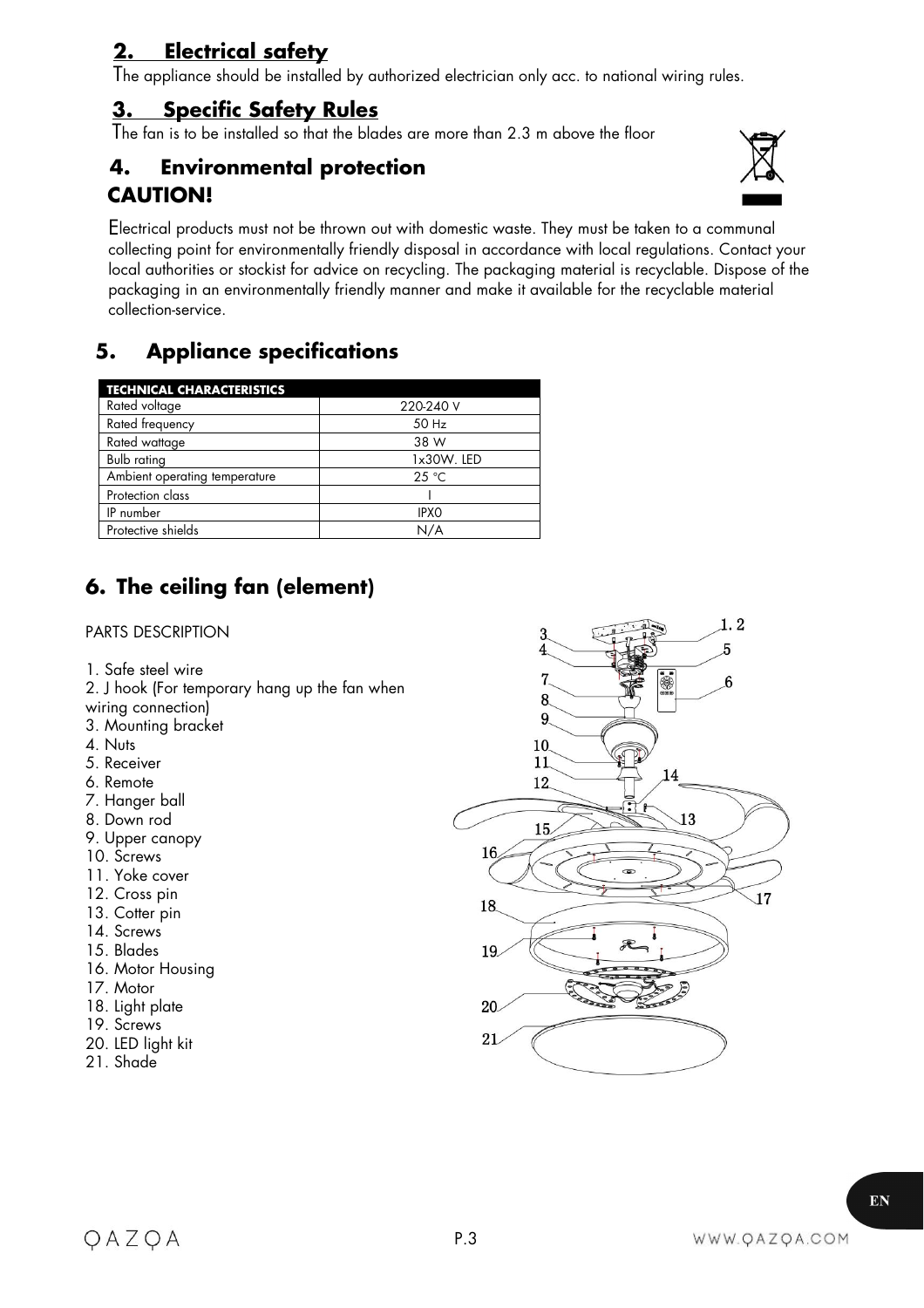# **7. Installation of the ceiling fan**

- 1. Insert down rod over upper canopy, then insert the cross pin over yoke & cotter pin and fasten the 2 screws which fix the down rod(Fig 1)
- 2. Install the mounting plate by screws (Fig.2)
- 3. Make sure the fan is disconnected from the electrical supply and carefully insert  $\sqrt{3}$ the fan into the Mounting bracket. Rotate  $\frac{1}{\sqrt{2}}$ fan until the notch of the hanger ball engages the pin of the mounting bracket. Then, firmly fix the screws.(Fig3)
- 4. Insert the remote control receiver on the mounting bracket. Connect the motor wires, LED light wires and receiver's power wires to the receiver by male & female plug. Also, connect the ground wire by male & female plug. Then connect the power supply with the fan.(Fig4)
- 5. Assembly the LED light plate to the light kit fixing bracket by the screws and connect the LED light kit by male & female plug. Then, assembly the shade to the light plate .(Fig 5)
- 6. Now, the fan is completed.(Fig 6)







If the fan or light kit is PARTIALLY pre-assembled, you can skip the assembly procedures to next step

EN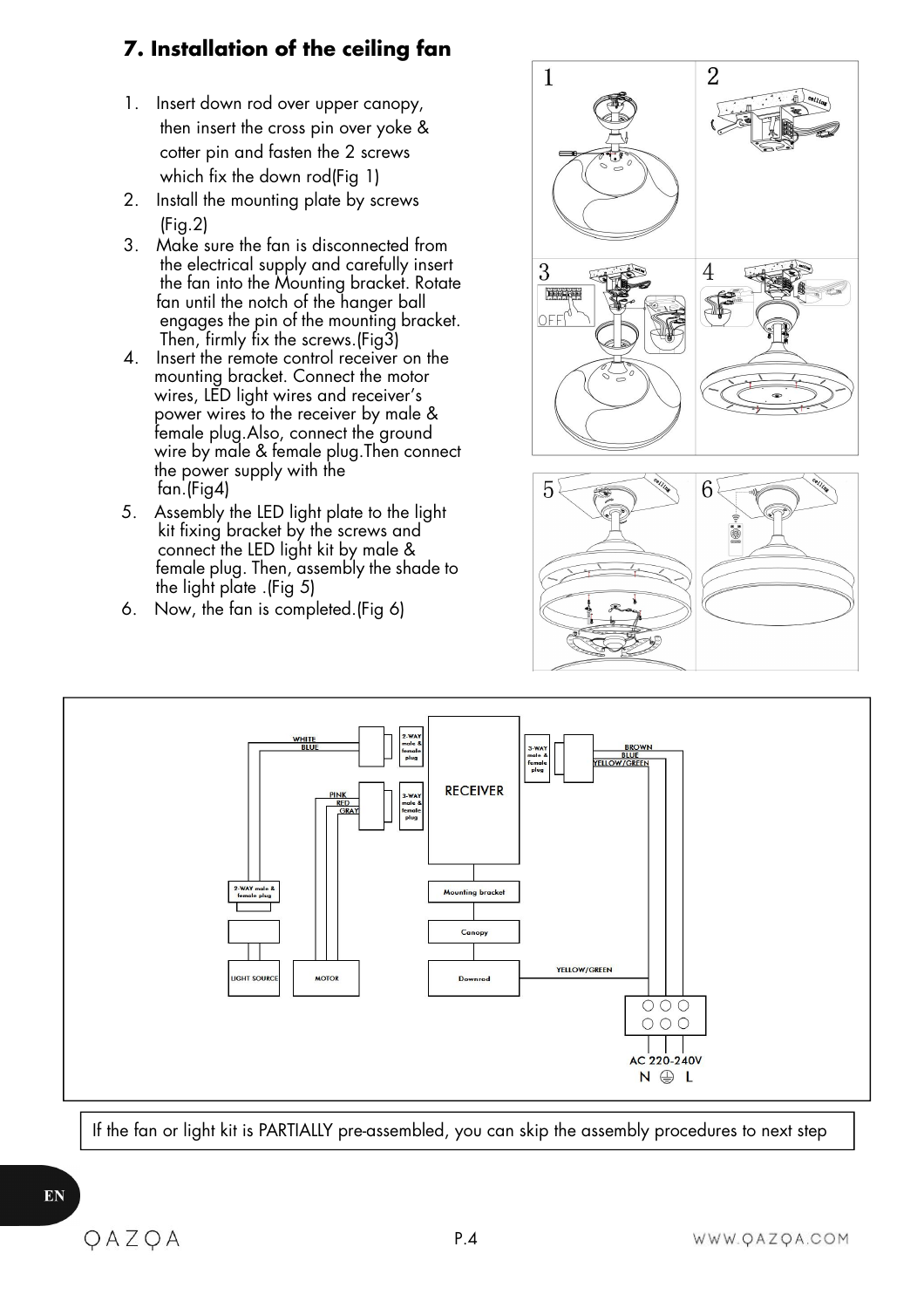## **8. How to use**

- Direction switch on the fan 's remote.(FORWARD and REVERSE switch)
- Down for summer make the air movement directly from ceiling.
- UP for winter, to circulate the warm air generated by heater to floor.



## **9. Remote Control**

This ceiling fan can be installed with remote control, but make sure you know how to install the device in safe way or consult licensed electrician

Warranty may be affected if you install the improper remote control or install it in improper way

# **10.Disconnect from mains before maintenance or cleaning.**

Do not use a wet sponge to clean the appliance.

- 1. Before conducting any cleaning or maintenance work, disconnect the lamp from the electrical supply and wait until it cools down
- 2. N<sup>o</sup> abrasive products, solvents, detergent or any other liquid may be used to clean the fan or lamp
- 3. B<sup>e</sup> sure the power is off when you clean the fan
- 4. Don't clean the motor, switch house and other electric parts of the fan with water in order to avoid short circuit

# **11.Trouble shooting**

| <b>TROUBLE</b>             | <b>PROBABLE CAUSES</b>                                                                                                                                   | <b>SUGGESTED REMEDY</b>                                                                                                                                                                                                                                       |
|----------------------------|----------------------------------------------------------------------------------------------------------------------------------------------------------|---------------------------------------------------------------------------------------------------------------------------------------------------------------------------------------------------------------------------------------------------------------|
| 1. Fan will not start      | A/ Fuse or circuit breaker blown.<br><b>B/ Loose power line connections</b><br>to the fan.<br>C/ Speed controller not in correct<br>position.            | A/ Check main and branch circuit<br>fuses or circuit breakers.<br>B/ Check line wire connections to fan<br>C/ Check speed controller's position.                                                                                                              |
| 2. Fan sound noisy         | A/ Top canopy touching ceiling.<br><b>B/ Loose fan blade screws.</b><br>C/ Ceiling fan not secured against<br>ceiling.<br>D/ Incorrect speed controller. | A/ Lower Canopy from ceiling to<br>ensure minimum 3 mm clearance.<br>B/ Re-tighten all screws on fan blades<br>but never over-tighten.<br>C/ Re-tighten all screws in the<br>hanging bracket or plate.<br>D/ Change the controller to the one<br>supplied.    |
| <b>3. Mechanical Noise</b> | A/ Allow at least for 8 hours<br>settling-in period.                                                                                                     |                                                                                                                                                                                                                                                               |
| <b>4. Fan Wobbles</b>      | A/ Fan blades are not horizontal to<br>ceiling.<br><b>B/ Blade screws are loose.</b>                                                                     | A/ Measure from ceiling to tip of<br>blades, then rotate fan so all blades<br>are checked for equal height from<br>ceiling (not adjustments may be made<br>by slight pressure up or down on<br>blade holders). Make sure all screws<br>are securely fastened. |

## **DYNAMIC BLADE BALANCE KIT**

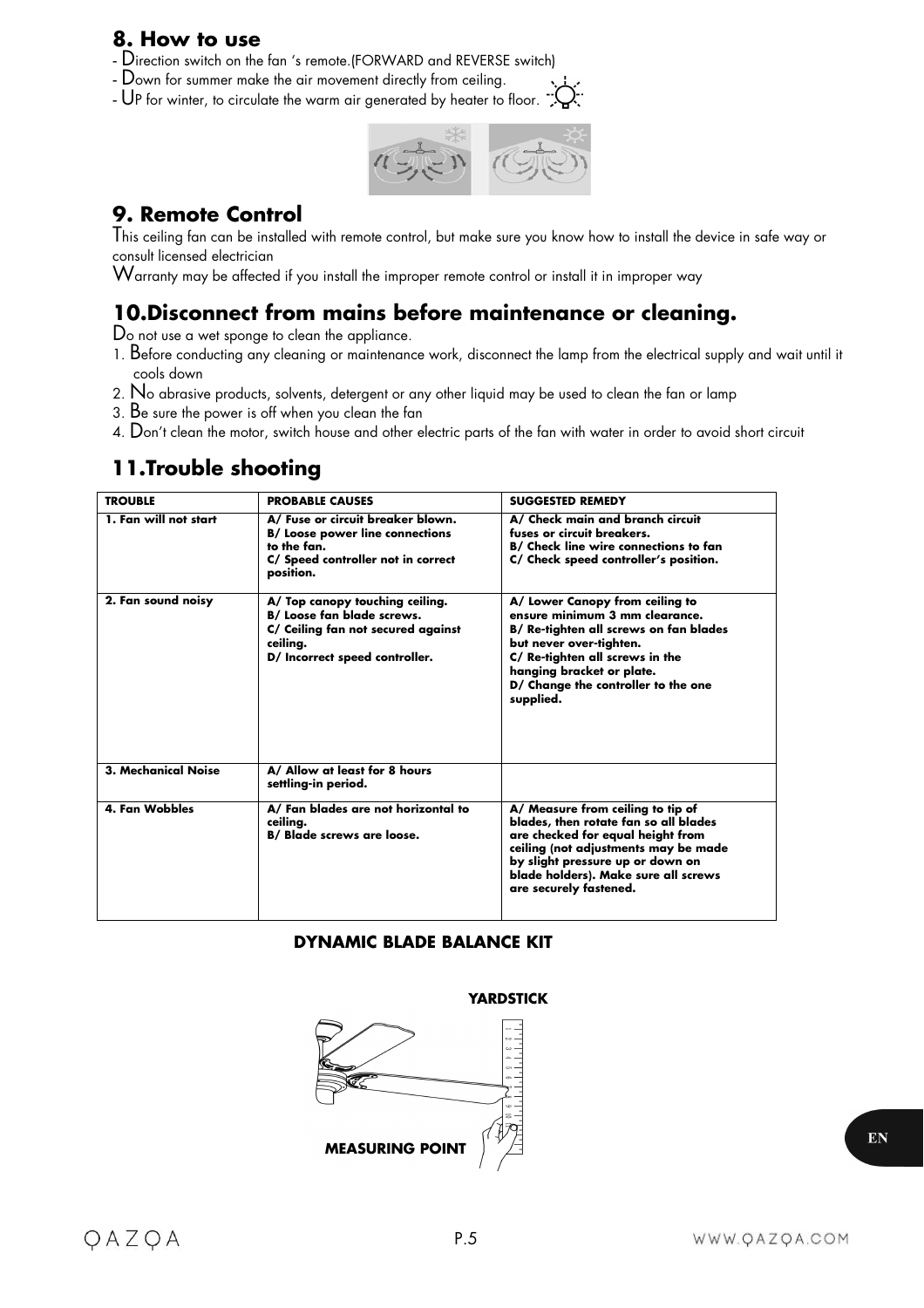# **PREFACE**

 $\mathsf{Y}$ our ceiling fan may sometimes have wobble problem when operate due to irregularity in blades or the blade holder. Also, improper assembly in the mounting system may cause some additional problem also bearing crooked. The following procedure to remedy such problem is strongly recommended by us from our past experience in handling the wobble problem.

### **Dynamic blade balancing kit for ceiling fans**

- 1.  $\mathsf{M}_{\mathsf{ake\ sure\ that\ all\ blade\ order}}$  ore firmly screwed into the blade holder
- 2.  $M$ ake sure that all blades are firmly secured the flywheel and check pitch of blade holders all must be the same
- 3.  $B$ y looking up the fan from below, check and be certain that none of the blade holders are bent so that none of the blade is out of position. A correction can be made by very gently bending the blade holder back into position
- 4.  $B$ y the simple use of a household yardstick blade tracking can be checked, out the yardstick up against the ceiling vertically and even with the outside leading edge of a blade. Note the distance of the edges of the blade to t he ceiling; carefully turn the blade slowly by hand to check the remaining blades. If blade is not in alignment, the blade holder may be gently bent up or down to be in line with the other blades

#### If by following all the steps and the wobble problem is not solved, a dynamic balancing need to be done by the use of the balancing kit. Follow **the procedure listed below:**

- $\mathsf T$ urn the fan on and adjust the speed control (usually high speed) setting to the speed, which creates to greatest wobble.
- Turn the fan off; select on blade place the balance clip on it. Halfway between the blade holder and the blade up on the rearedge of the blade.
- $\mathsf T$ urn the fan on, watch to see of the wobble is improved or worse. Then, turn the fan off again and move the clip to another blade and test again. Repeat this process with all blades and then note that blade which is the most improved.
- $\mathcal M$ ove the clip back to the blade, which showed the most improvement. Move the clip inward and outward on this blade and operate t he fan to find the position where the clip gives the most improvement
- Next remove the clip and install a balancing weight to the top of the blade along the centerline near the point where the clip was positioned.<br>Caution: stay clear of the blades if the clip for any reason is not secured,

# **12. Others**

Have your product repaired by a qualified person<br>This electric product is in accordance with the relevant safety requirements. Repairs should only be carried out by qualified persons using original spare parts; otherwise this may result in considerable danger to the user. This appliance can be used by children aged from 8 years and above if they have been given supervision or instruction concerning use of the appliance in a safe way and if they understand the hazards involved. Cleaning and user maintenance shall not be made by children unless they are older than 8 and supervised. Keep the appliance and its cord out of reach of children aged less than 8 years.

Please contact the store which you bought the product for after sale services if**question**

This appliance can be used by children aged from 8 years and above if they have been given supervision or instruction concerning use of the appliance in a safe way and if they understand the hazards involved. Cleaning and user maintenance shall not be made by children unless they are older than 8 and supervised. Keep the appliance and its cord out of reach of children aged less than 8 years.

**A**ppliances can be used by persons with reduced physical, sensory or mental capabilities orlack of experience and knowledge if they

have been given supervision or instruction concerning use of the appliance in a safe way and understand the hazards involved. Children shall not play with the appliance.

Please contact the store which you bought the product for after sale services if question

| Information requirements regarding the eco-design |                                                                                                                                                                                                                  |       |                         |  |  |
|---------------------------------------------------|------------------------------------------------------------------------------------------------------------------------------------------------------------------------------------------------------------------|-------|-------------------------|--|--|
| Description                                       | Symbol                                                                                                                                                                                                           | Value | Unit                    |  |  |
| Maximum fan flow rate                             | F                                                                                                                                                                                                                | 64.16 | $m^3/m$ in              |  |  |
| Fan power input                                   | P                                                                                                                                                                                                                | 43.50 | W                       |  |  |
| Service value                                     | sv                                                                                                                                                                                                               | 1.47  | (m <sup>3</sup> /min)/W |  |  |
| Standby power consumption                         | <b>PSB</b>                                                                                                                                                                                                       | 0.0   | W                       |  |  |
| Seasonal electricity consumption                  | Q                                                                                                                                                                                                                | 13.92 | kWh/a                   |  |  |
| Fan sound power level                             | LWA                                                                                                                                                                                                              | 43.50 | dB(A)                   |  |  |
| Maximum air velocity                              | c                                                                                                                                                                                                                | 1.42  | $m$ /seg                |  |  |
| Measurement standard for service                  | Regulation Nº 206/2012<br>IEC 60879:1986<br>EN 50564:2011<br>EN 60704-2-7:1998<br>EN 60704-1:2010<br>[Shall not appear all of these ones, but the same as the ones which are<br>detailed in the ERP test report] |       |                         |  |  |